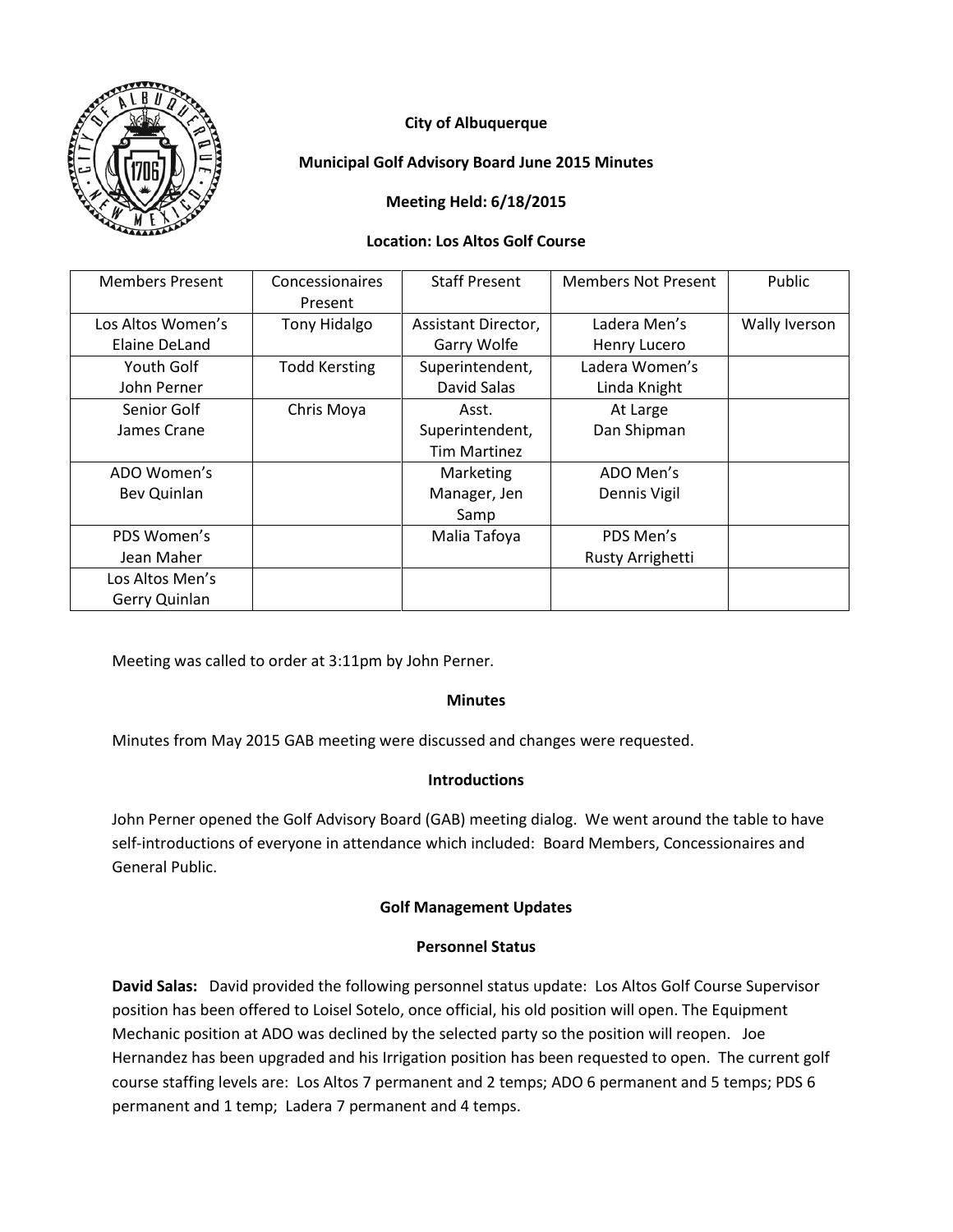#### **Budget Status**

**Tim Martinez:** Tim provided a Rounds and Revenues update reviewing the following data: Through May FY15, Golf Rounds YTD decreased by -3.18%, Revenues decreased by -1.46%, PDS and Ladera are up rounds, Los Altos and ADO are down.

## **Concessionaire Comments**

**Tony Hidalgo:** City of Albuquerque needs to budget in order to replace ADO Café equipment. Garry suggested alternative options to consider.

**Chris Moya:** Loisel is doing a great job.

# **Golf Advisory Board (GAB) Member Comments**

**Elaine DeLand:** Los Altos Golf Course is in great shape except access to #9. Dave responded that it should get done soon. On hole #8 markers need to show where the water hazard begins. Dave will have temp markers installed for now and permanent ones installed in the winter. Question: Receptacle for women? Dave responded by advising the total cost is \$375, COA will be glad to pay for half.

**Jean:** A few weeks ago the course was in great shape. What is the status of the trailer? Dave advised that he has not talked with the gentleman about moving it, but will follow up.

### **Public Comments:**

**Wally:** Our Golf Association posts a newsletter and this month they published a story with Dave's picture showing the City's golf courses are in good hands.

### **New Business:**

**Jean:** We teach an adaptive Ski program which is now an adaptive Golf program and this Saturday is the first golf program event in Santa Fe, June  $19-20^{th}$ . Hopefully we will have more.

**John:** Reviewed program rate change proposals- #1) Winter rates proposal.; #2) PDS rates proposal to match UNM North rates.

Todd: Would rather just lower fee but not match it, just in case they have a rate change. Jim: Would rather match it.

#3) Memberships similar to casino memberships; #4) Discounts for walkers; #5) Jr. and Teacher memberships, 11am-3pm.

Tony & Chris will continue to work on the suggested proposals.

**Question:** Can the board do an email proxy vote?

**Garry:** I will find out.